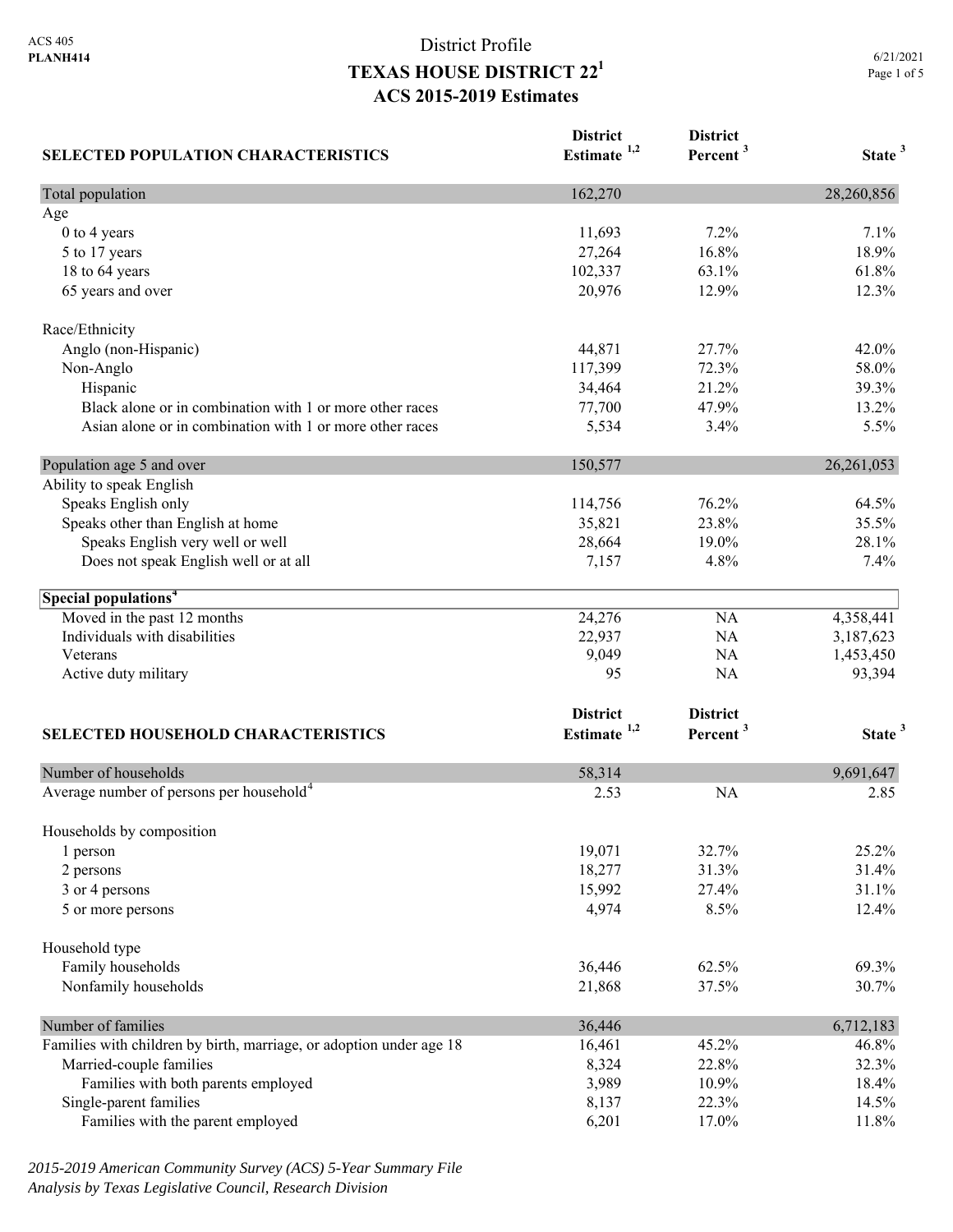# District Profile **TEXAS HOUSE DISTRICT 221 ACS 2015-2019 Estimates**

| <b>SELECTED EDUCATION CHARACTERISTICS</b>                                | <b>District</b><br>Estimate <sup>1,2</sup> | <b>District</b><br>Percent <sup>3</sup> | State <sup>3</sup> |
|--------------------------------------------------------------------------|--------------------------------------------|-----------------------------------------|--------------------|
| Population age 3 and over enrolled in school                             | 39,775                                     |                                         | 7,681,758          |
| School status                                                            |                                            |                                         |                    |
| In preschool (public and private)                                        | 2,521                                      | 6.3%                                    | $6.0\%$            |
| In kindergarten, elementary, middle, or high school (public and private) | 27,553                                     | 69.3%                                   | 69.8%              |
| In preschool through 12th grade (public only)                            | 28,189                                     | 70.9%                                   | 68.8%              |
| In college, graduate, or professional school                             | 9,701                                      | 24.4%                                   | 24.3%              |
| Population age 25 and over                                               | 106,439                                    |                                         | 18,131,554         |
| <b>Educational attainment</b>                                            |                                            |                                         |                    |
| Bachelor's degree or higher                                              | 20,882                                     | 19.6%                                   | 29.9%              |
| Less than high school graduate                                           | 18,962                                     | 17.8%                                   | 16.3%              |
|                                                                          | <b>District</b>                            | <b>District</b>                         |                    |
| <b>SELECTED LABOR CHARACTERISTICS</b>                                    | Estimate <sup>1,2</sup>                    | Percent <sup>3</sup>                    | State <sup>3</sup> |
| Civilian employed population age 16 and over                             | 64,722                                     |                                         | 13,253,631         |
| Civilian employment sector                                               |                                            |                                         |                    |
| Private sector                                                           | 53,892                                     | 83.3%                                   | 80.1%              |
| Government sector                                                        | 8,244                                      | 12.7%                                   | 13.0%              |
| Self-employed                                                            | 2,480                                      | 3.8%                                    | 6.7%               |
| Industry for civilian employed population                                |                                            |                                         |                    |
| Agriculture, forestry, fishing, hunting, and mining                      | 640                                        | 1.0%                                    | 3.0%               |
| Construction                                                             | 7,814                                      | 12.1%                                   | 8.6%               |
| Manufacturing                                                            | 6,937                                      | 10.7%                                   | 8.5%               |
| Wholesale trade                                                          | 1,440                                      | 2.2%                                    | 2.9%               |
| Retail trade                                                             | 8,220                                      | 12.7%                                   | 11.4%              |
| Transportation and warehousing and utilities                             | 3,607                                      | 5.6%                                    | 5.9%               |
| Information                                                              | 542                                        | 0.8%                                    | 1.7%               |
| Finance and insurance, and real estate and rental and leasing            | 2,299                                      | 3.6%                                    | 6.7%               |
| Professional, scientific, management, administrative, and waste mgmt.    | 5,493                                      | 8.5%                                    | 11.5%              |
| Educational services and health care and social assistance               | 15,251                                     | 23.6%                                   | 21.6%              |
| Arts, entertainment, recreation, accommodation, and food services        | 6,247                                      | 9.7%                                    | 9.2%               |
| Other services, except public administration                             | 3,197                                      | 4.9%                                    | 5.2%               |
| Public administration                                                    | 3,035                                      | 4.7%                                    | 4.0%               |
| Population age 16 to 64                                                  | 105,763                                    |                                         | 18,273,711         |
| Worked at all in the past 12 months                                      | 69,592                                     | 65.8%                                   | 75.4%              |
| Worked 50-52 weeks                                                       | 53,985                                     | 51.0%                                   | 59.0%              |
| Usually worked 35 or more hours per week                                 | 46,257                                     | 43.7%                                   | 52.2%              |
| Usually worked less than 35 hours per week                               | 7,728                                      | 7.3%                                    | 6.8%               |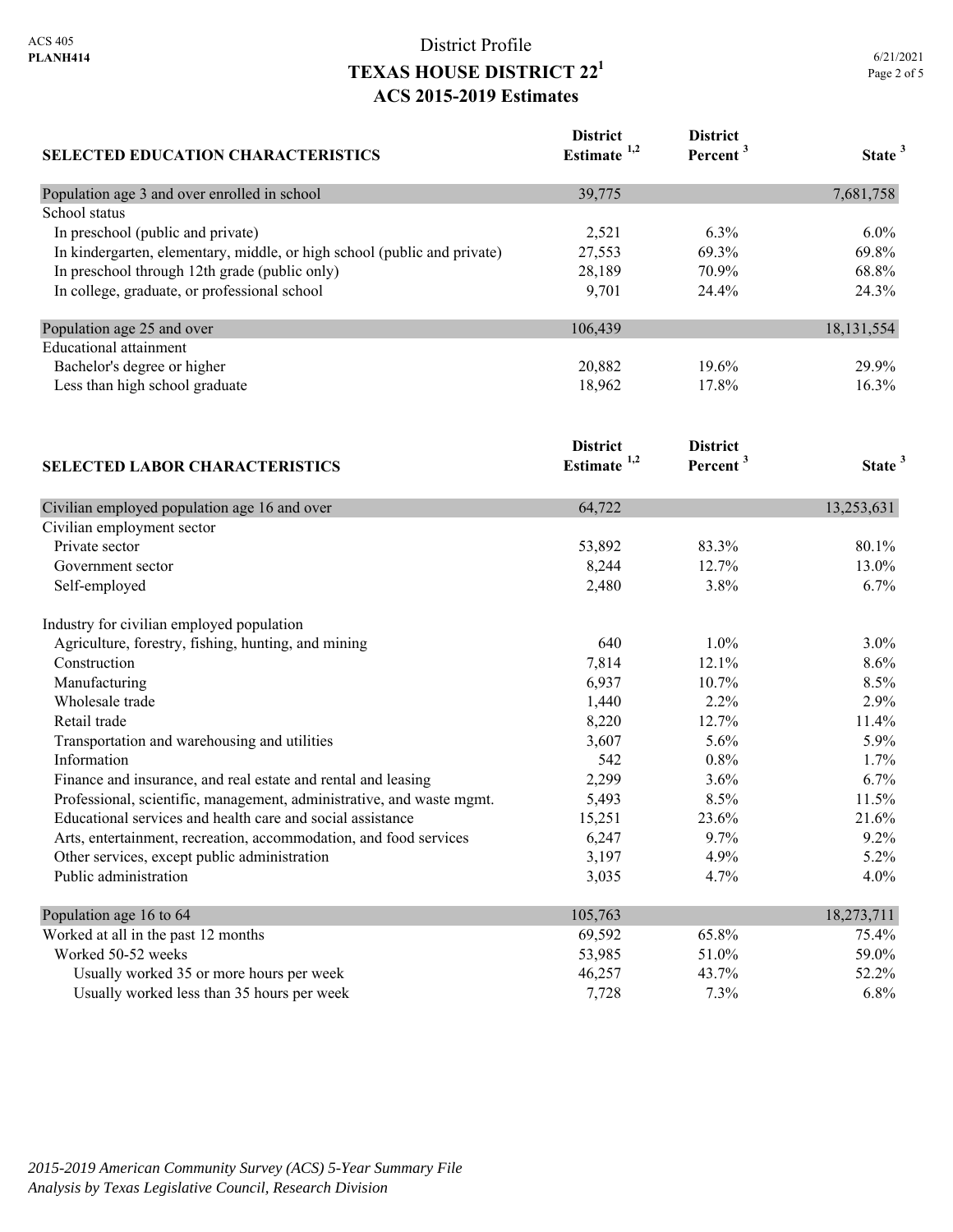# District Profile **TEXAS HOUSE DISTRICT 221 ACS 2015-2019 Estimates**

| <b>SELECTED LABOR CHARACTERISTICS (continued)</b>               | <b>District</b><br>Estimate $1,2$ | <b>District</b><br>Percent <sup>3</sup> | State <sup>3</sup> |
|-----------------------------------------------------------------|-----------------------------------|-----------------------------------------|--------------------|
|                                                                 |                                   |                                         |                    |
| Means of transportation to work                                 |                                   |                                         |                    |
| Public transportation                                           | 465                               | 0.7%                                    | 1.4%               |
| Private vehicle                                                 | 60,981                            | 95.9%                                   | 90.5%              |
| Walk / bicycle / motorcycle                                     | 693                               | 1.1%                                    | 1.9%               |
| Taxi / other means                                              | 361                               | 0.6%                                    | 1.2%               |
| Worked at home                                                  | 1,109                             | 1.7%                                    | 5.0%               |
| Travel time to work <sup>5</sup>                                |                                   |                                         |                    |
| Less than 15 minutes                                            | 19,403                            | 30.5%                                   | 23.6%              |
| 15 minutes to 29 minutes                                        | 30,588                            | 48.1%                                   | 34.2%              |
| 30 minutes to 44 minutes                                        | 8,154                             | 12.8%                                   | 20.8%              |
| 45 minutes to 59 minutes                                        | 1,555                             | 2.4%                                    | 8.3%               |
| 60 minutes or more                                              | 2,800                             | 4.4%                                    | 8.1%               |
|                                                                 | <b>District</b>                   | <b>District</b>                         |                    |
| <b>SELECTED INCOME CHARACTERISTICS</b>                          | Estimate <sup>1,2</sup>           | Percent <sup>3</sup>                    | State <sup>3</sup> |
| Persons in poverty <sup>6</sup>                                 | 31,787                            | 21.6%                                   | 14.7%              |
| Per capita income <sup>4</sup>                                  | \$24,909                          | NA                                      | \$31,277           |
| Number of households                                            | 58,314                            |                                         | 9,691,647          |
| Annual household income                                         |                                   |                                         |                    |
| Less than \$10,000                                              | 6,322                             | 10.8%                                   | 6.1%               |
| \$10,000 to \$24,999                                            | 11,203                            | 19.2%                                   | 12.9%              |
| \$25,000 to \$49,999                                            | 13,709                            | 23.5%                                   | 21.8%              |
| \$50,000 to \$99,999                                            | 16,186                            | 27.8%                                   | 30.1%              |
| \$100,000 to \$199,999                                          | 8,553                             | 14.7%                                   | 21.7%              |
| \$200,000 and over                                              | 2,341                             | 4.0%                                    | 7.4%               |
| Households with social security income                          | 18,194                            | 31.2%                                   | 25.6%              |
| Households with supplemental security income (SSI)              | 3,477                             | 6.0%                                    | 4.7%               |
| Households with public assistance income'                       | 637                               | 1.1%                                    | 1.4%               |
| Households that received food stamps/SNAP in the past 12 months | 10,849                            | 18.6%                                   | 11.8%              |
| Number of families living in poverty                            | 5,993                             |                                         | 759,269            |
| With related children under age 18                              | 4,851                             | 80.9%                                   | 77.1%              |
| Married couple families                                         | 1,041                             | 17.4%                                   | 26.2%              |
| Single-parent families                                          | 3,810                             | 63.6%                                   | 50.9%              |
| Female head of household                                        | 3,372                             | 56.3%                                   | 44.4%              |
| Male head of household                                          | 438                               | 7.3%                                    | 6.4%               |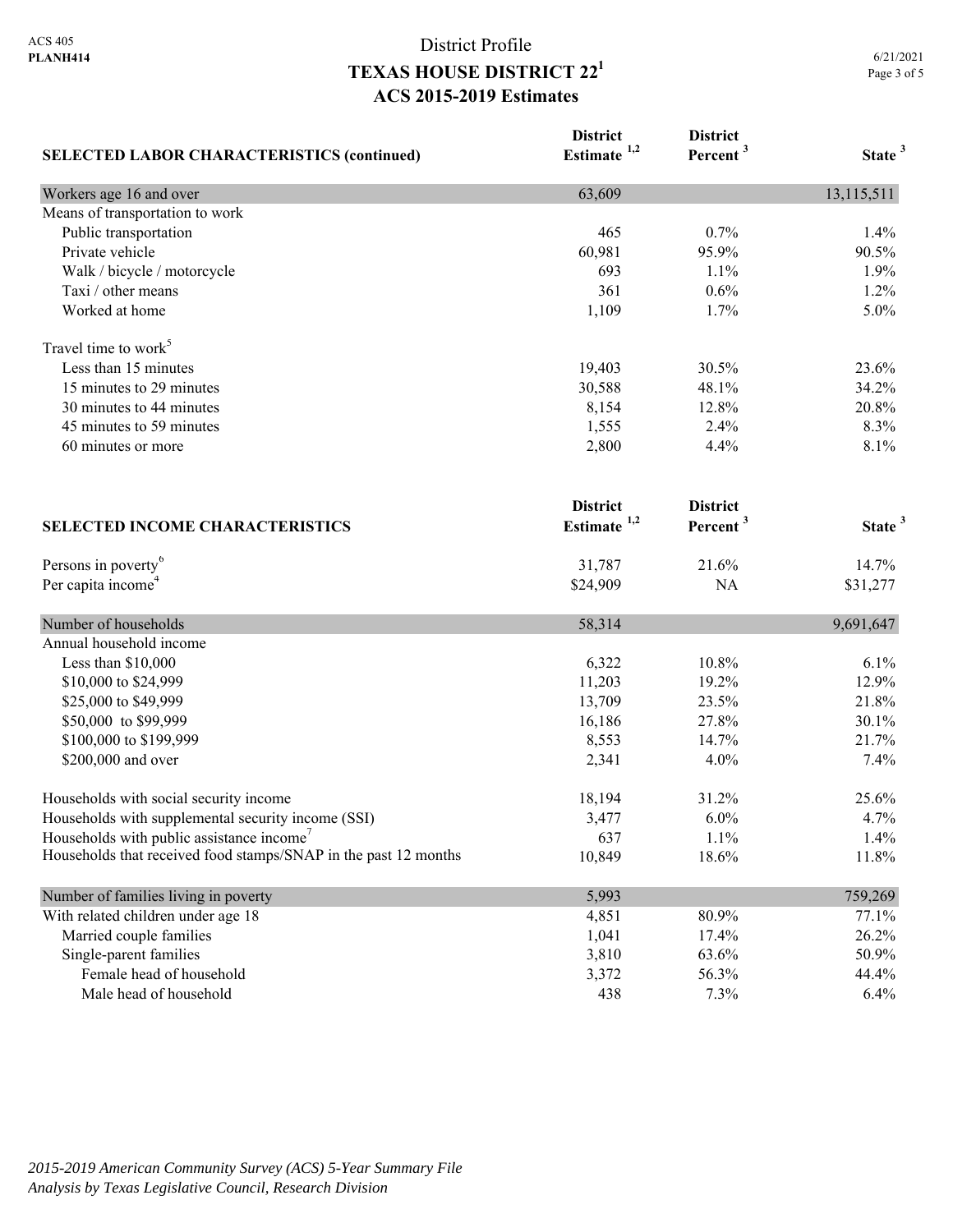**SELECTED HOUSING CHARACTERISTICS**

## District Profile **TEXAS HOUSE DISTRICT 221 ACS 2015-2019 Estimates**

**District Estimate 1,2**  **District** 

**Percent <sup>3</sup> State <sup>3</sup>**

Number of housing units 10,937,026 Age of housing Built in 2010 or later 10.4% 10.4% 10.4% 10.4% 10.4% 10.4% 10.4% 10.4% 10.5 mm Built between 2000 and 2009 19.3% 19.3% 19.3% 19.3% 19.3% 19.3% 19.3% Built between 1990 and 1999 **15.2%** 16.8% 16.8% 16.8% 16.8% 16.8% 16.8% 16.8% 16.9% 16.9% 16.9% 16.9% 16.9% 16.9% Built between 1970 and 1989 19,372 28.0% 31.4% Built before 1970 27,916 23.7% 23.7% Occupancy status Owner-occupied 31,590 45.6% 54.9% Renter-occupied 26,724 38.6% 33.7% Vacant 10,890 15.7% 11.4% Median gross rent (contract rent plus estimated utility and fuel cost)<sup>4</sup> \$847 NA \$1,045 Median value of owner-occupied housing units<sup>4</sup> 597,700 NA \$172,500 Number of owner-occupied housing units 31,590 6,004,802 Value of owner-occupied housing Less than \$50,000 8.9% 8.9% \$50,000 to \$99,999 50,000 to \$99,999 50,000 to \$99,999 16.5% \$100,000 to \$199,999 32.2% 33.2% 32.2% 32.2% 32.2% 32.2% 32.2% 32.2% 32.2% 32.2% \$200,000 to \$499,999 34.8% 36.258 36.258 34.8% \$500,000 and above 304 2.5% 7.6% 7.6% Selected monthly owner costs as a percentage of household income<sup>8</sup> 35 percent or more 15.3% 14.1% 15.3% 20 to 34.9 percent 6,485 20.5% 24.9% Less than 20 percent 20,196 63.9% 59.0% 59.0% Vehicles available in owner-occupied housing units No vehicle  $1,158$   $3.7\%$   $2.1\%$  One or more vehicles 30,432 96.3% 97.9% Number of renter-occupied housing units 26,724 3,686,845 Gross rent<sup>9</sup> Less than \$500 4,487 16.8% 6.2% \$500 to \$749 5,222 19.5% 13.4%  $\frac{$750 \text{ to } $999} \times 24.2\%$ \$1,000 to \$1,249 4,476 4,476 16.7% 20.7% \$1,250 and above 3,409 12.8% 30.5% 30.5% Gross rent as a percentage of household income<sup>8</sup> 35 percent or more 35.9% 35.9% 35.9% 20 to 34.9 percent 32.1% 32.1% Less than 20 percent 24.9% 24.9% 24.9% 26.586 24.6% 24.9% Vehicles available in renter-occupied housing units No vehicle 10.5% 10.5% 10.5% 10.5% 10.5% 10.5% 10.5% 10.5% 10.5% 10.5% 10.5% 10.5% 10.5% 10.5% 10.5% 10.5% 10.5% One or more vehicles 89.5% 89.5% 89.5%